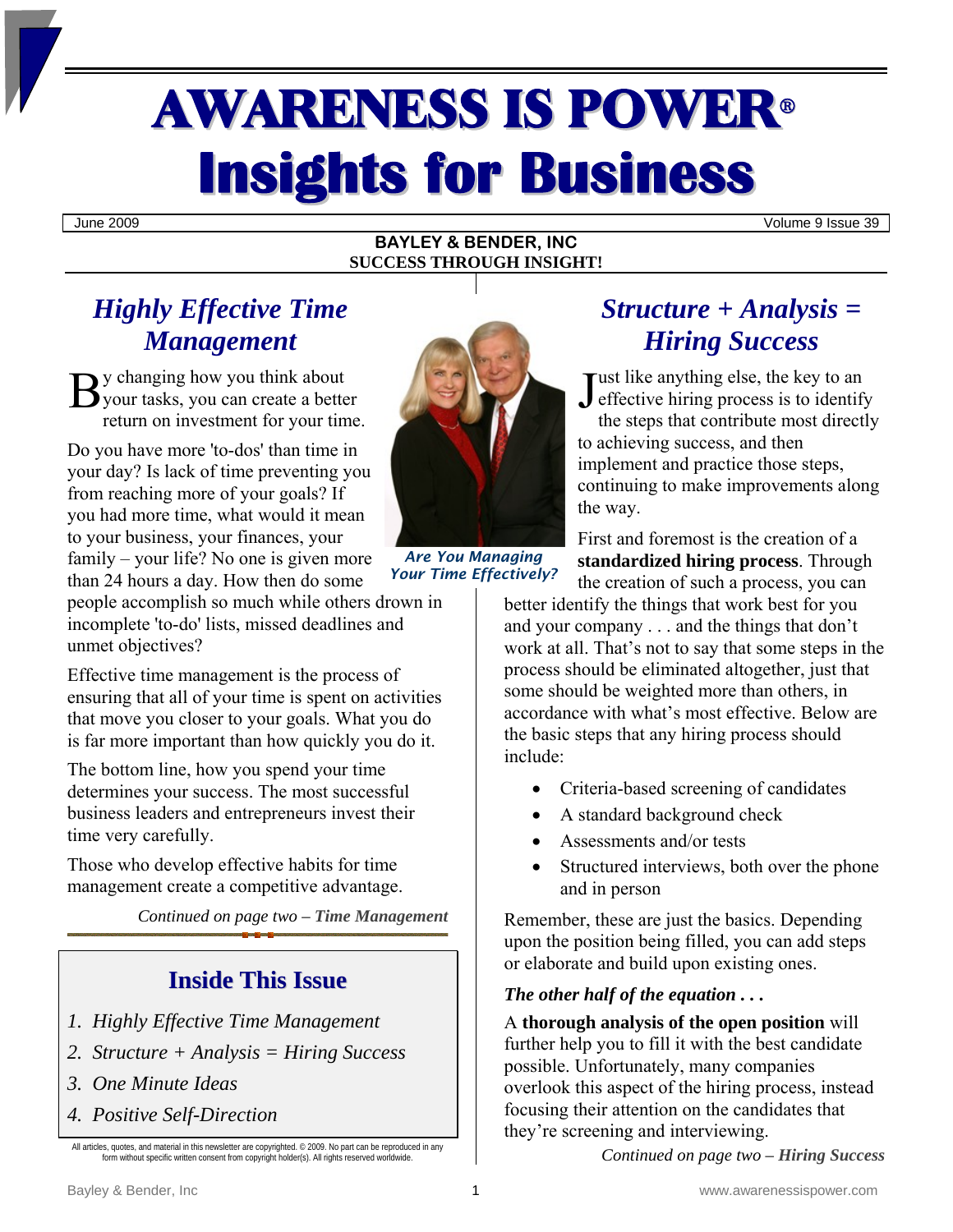#### *Continued from page one – Time Management*

The secret is understanding where time is best invested and developing systems, processes, behaviors and habits for effective use of time and priority management.

#### *Change Your Attitude*

To change results it is necessary to change behavior. Significant behavior change requires a change in perspective or attitude; in other words, how you think. Effective time habits require effective time attitudes. Think about your time as a limited resource to be *invested* rather than spent.

#### *Know What You Want*

Make a list of your top priorities, both personal and professional. This process helps clarify where to focus your energy and speeds decision-making when events arise that are not top priorities. Daily, weekly, monthly and annual prioritization is a

powerful time management habit.

#### *Establish Your Personal 80/20 Rule*

Typically, 80 percent of success comes from 20 percent of your effort. Determine what your most profitable 20 percent is and spend

the majority of your time in those activities.

#### *Eliminate Unproductive Activity*

One of the most practical exercises for better time use is a personal time study. Track activities in 15 minute increments for 3-5 days. Look for opportunities to eliminate unproductive behaviors that do not pertain to top priorities. Often the greatest gains in productivity are the result of eliminating bad habits and non-value added activity.

#### *Automate*

Use technology to your advantage. Automation is a great way to multiply your efforts. Review your time study for opportunities to memorize transactions, create automatic activity series, sort e-mail, auto-complete fields, etc. While it takes time to set up, it is always a wise investment.

#### *Delegate*

If the return on your time investment is less than the cost, yet the task is too important to eliminate and cannot be automated, consider delegating it.

*Continued on page three – Time Management* 

#### *Continued from page one – Hiring Success*

Those candidates represent only one-half of the equation. After all, you have to know exactly what you're looking for before you

can know that you've found it.

That's why, after you've established a standardized and structured hiring process, the next step is to thoroughly analyze the open position and the job description associated with it. This should be done



**before** interviews are scheduled and conducted. In addition, the position should be analyzed in regards to the three main areas below:

- **Knowledge** Although this is often considered the most obvious qualifier, it must be examined in an exhaustive fashion, since a miscalculation could be costly if not caught before a bad hire is made.
- **Skills/abilities** This refers to the application of knowledge needed to perform the tasks required by the position, whatever forms that application might take.
- **Personality/attitude** This one is often overlooked, since it pertains to the "soft skills" necessary for the job, as opposed to the "hard skills."

As you can see, achieving hiring success starts before the process itself even begins. Through the combination of a standardized process and an extensive job analysis, you can dramatically increase the chances that the next person you hire… is the best person for the position.

*Copyright protected. ©Gary Sorrell – NewsletterVille.com*

### **Delegation**

Test how well you delegate authority to your employees by asking yourself these questions:

- **How often** do I say: "I should have taken care of that myself"?
- **What is** the turnover rate among my employees?
- **Are my** employees frequently absent when they're not sick?
- **How many** people that I have directly supervised still work with me?
- **How many** of my employees would follow me if I took a new job at another company?

**Source:** *Streetwise Managing People,* by Bob Adams et al., Adams Media Corp., Holbrook, MA 02343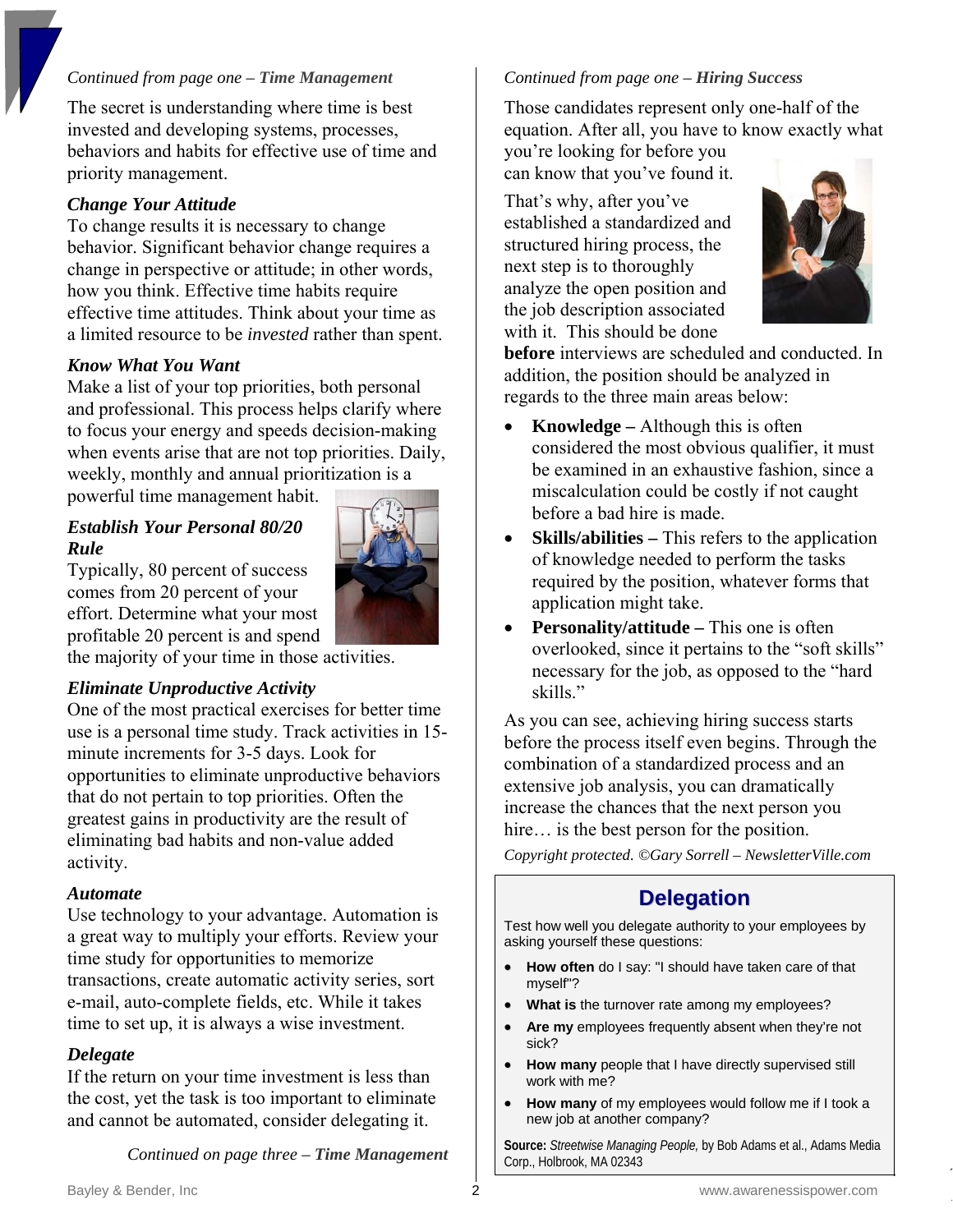#### *Continued from page two – Time Management*

Opportunities abound to use staff, virtual assistants, contract professionals, temporary help, family members, etc. Eliminate dependency on specific individuals by creating checklists and procedures for each delegated task. This helps bridge the gap if you have to do the task again *and* improves training effectiveness with new people.

#### *Simplify*

Look for every opportunity to simplify processes, decision-making, communications, proposals, customer tracking, etc.

#### *Leverage*

This concept refers to multiplying the return you get from every effort. Perhaps creative work can be re-purposed or meetings can serve multiple functions. Look for every place to consolidate your efforts and get greater return on your time investment.

#### *Vision*

Take time to create a clear, succinct vision for both yourself and your organization. Don't stop at the words; create pictures of what it will look like once you accomplish your vision. Imagine what it will feel like once you get



there. The more emotionally tied you are to your vision; the easier it is to remember the success habits you are trying to create.

#### *Time Blocking*

Complete similar types of work all at the same time. Opportunities for blocking include client visits, telephone work, computer work, writing, e-mail correspondence and completing personal tasks. This strategy maximizes your time investment far better than moving from one unrelated task to another throughout the day.

#### *Analyze*

Keep track of what's working really well, personally and for the business. Also, track opportunities for improvement. Review your list regularly and implement new habits, processes and systems at every opportunity.

Successful entrepreneurs create highly effective habits. If time management is actually effective priority management, then creating habits for better self-management is critical to your success. Think about the impact that one or two new time habits and/or attitudes could have on your business over the next year.

Perhaps your best time investment right now is creating your personal action plan for highly effective time habits.

*Reprint permission granted by author Allison Darling, Management***Concepts**

*Do what you can, with what you have, where you are.* ─ Theodore Roosevelt



#### **Book of the Month**

*Sell Something Everyday*  – By Carl Henry

Are you striking out in sales because you're always looking for the home run? In Sell Something Everyday, Carl Henry shows why many salespeople make their

careers harder than they need to be by missing the steady stream of business that's out there waiting to be found and then he shows them how to go and get it.



[Click here for more information](http://carlhenry.com/books-by-carl-henry/the-modern-sales-system/) [www.carlhenry.com/books-by-carl-henry/sell](http://www.carlhenry.com/books-by-carl-henry/sell-something-everyday/)[something-everyday/](http://www.carlhenry.com/books-by-carl-henry/sell-something-everyday/)

#### **Great Managers Remove Obstacles**

"Managing is the art of getting things done through and with people in formally organized groups. It is the art of creating an environment in which people can perform as individuals and yet cooperate towards the attainment of group goals. It is the art of removing blocks to such performance."

**Don't miss next month's issue. Subscribe now!** 

#### **AWARENESS IS POWER**® *Insights for Business*

2024 Powder Mill Rd Silver Spring, MD 20903 Tel: 301-439-8317

E-mail:

[aip@awarenessispower.com](mailto:aip@awarenessispower.com)

Visit Our Web Site at: [www.awarenessispower.com](http://www.awarenessispower.com/)

12 Issues For Only \$97